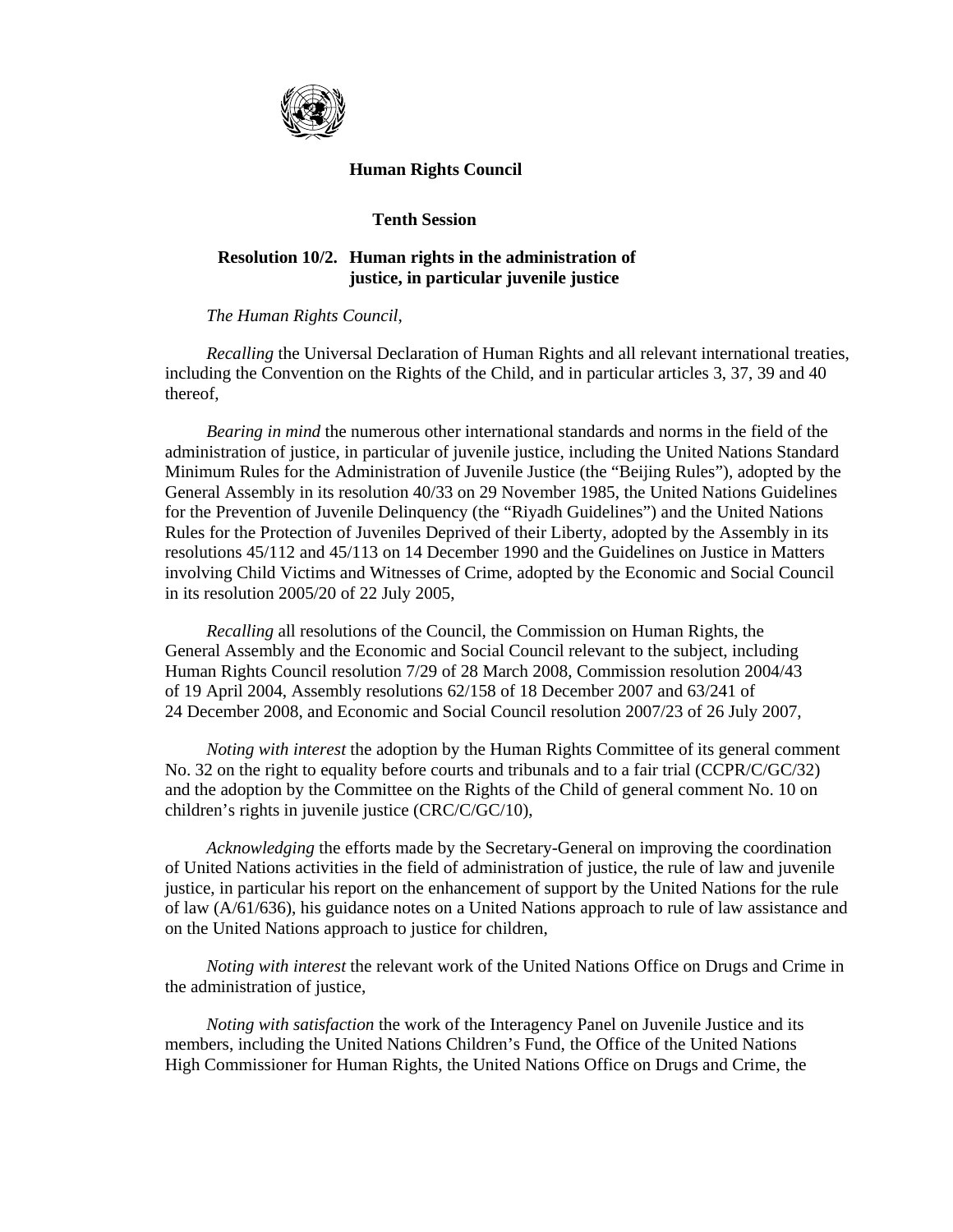United Nations Interregional Crime and Justice Research Institute, the United Nations Development Programme, the Department of Peacekeeping Operations, the Committee on the Rights of the Child and various non-governmental organizations, in particular their coordination in providing technical advice and assistance in juvenile justice, and the active participation of civil society in its respective work,

 *Mindful* of the importance of ensuring respect for the rule of law and human rights in the administration of justice, in particular in post-conflict situations, as a crucial contribution to building peace and justice,

 *Reaffirming* that an independent and impartial judiciary, an independent legal profession and the integrity of the judicial system are essential prerequisites for the protection of human rights and for ensuring that there is no discrimination in the administration of justice,

*Aware* of the need for special vigilance with regard to the specific situation of children, juveniles and women in the administration of justice, in particular while deprived of their liberty, and their vulnerability to various forms of violence, abuse, injustice and humiliation,

 *Reaffirming* that the best interests of the child must be a primary consideration in all decisions concerning deprivation of liberty, and in particular that depriving children and juveniles of their liberty should be used only as a measure of last resort and for the shortest appropriate period of time, in particular before trial, and the need to ensure that, if they are arrested, detained or imprisoned, children should be separated from adults, to the greatest extent feasible, unless it is considered in the child's best interest not to do so,

*Recalling* that the best interests of the child should also be a primary consideration in relation to the question of whether and how long children of imprisoned mothers should stay with them in prison, and emphasizing the responsibility of the State to provide adequate care for women in prison and their children,

 1. *Welcomes* the latest report of the Secretary-General submitted to the Council on human rights in the administration of justice, including juvenile justice (A/HRC/4/102);

 2. *Reaffirms* the importance of the full and effective implementation of all United Nations standards on human rights in the administration of justice;

 3. *Calls upon* Member States to spare no effort in providing for effective legislative, judicial, social, educative and other relevant mechanisms and procedures, as well as adequate resources, to ensure the full implementation of those standards, and invites them to take into consideration the issue of human rights in the administration of justice in the universal periodic review procedure;

 4. *Invites* Governments to include in their national development plans the administration of justice as an integral part of the development process, and to allocate adequate resources for the provision of legal aid services with a view to the promotion and protection of human rights, and invites the international community to respond favourably to requests for financial and technical assistance for the enhancement and strengthening of the administration of justice, including juvenile justice;

2 5. *Stresses* the special need for national capacity-building in the field of the administration of justice, in particular to establish and maintain stable societies and the rule of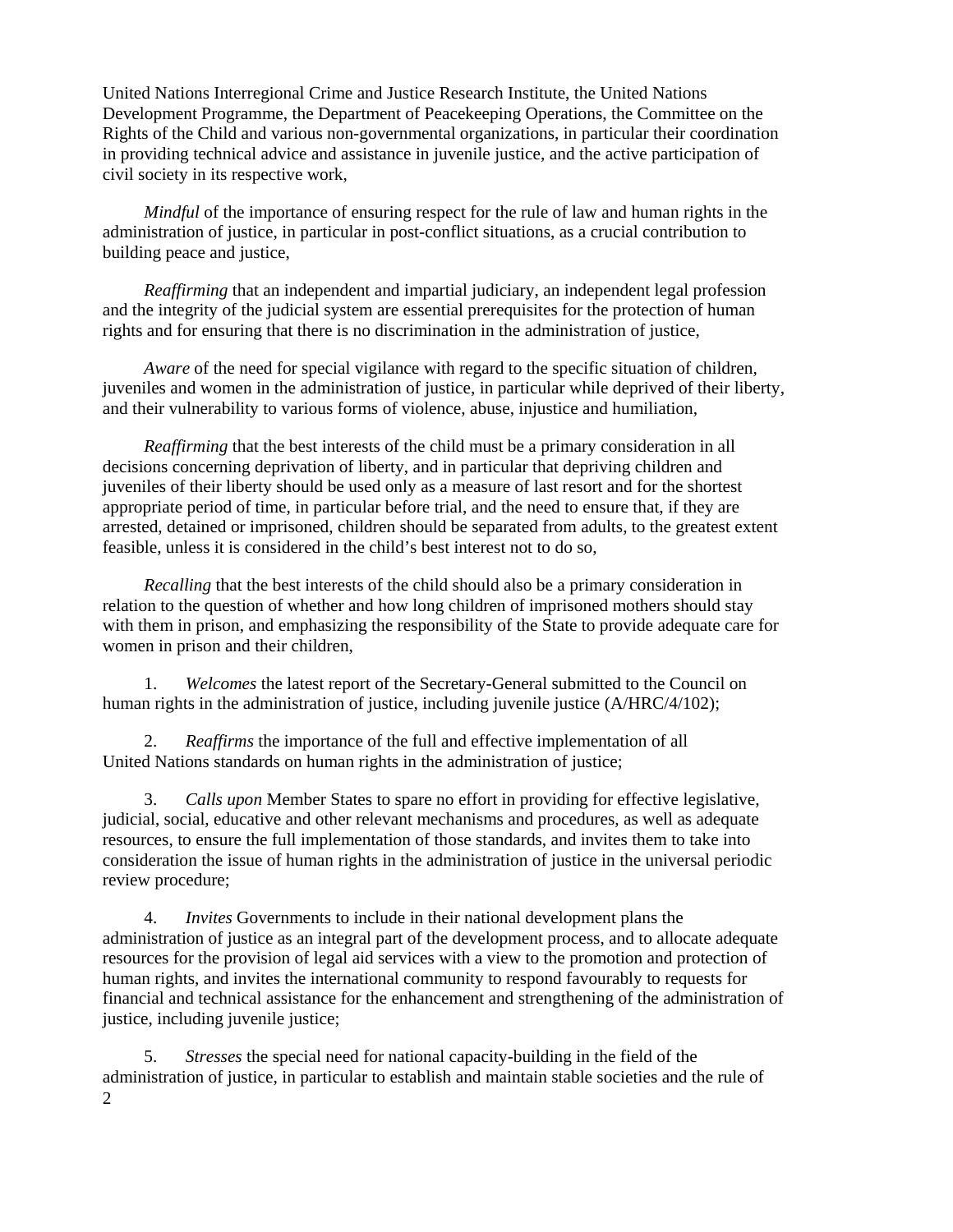law in post-conflict situations, through reform of the judiciary, the police and the penal system, as well as juvenile justice reform;

 6. *Invites* Governments to provide for training, including anti-racist, multicultural and gender-sensitive and child rights training, in human rights in the administration of justice, including juvenile justice, for all judges, lawyers, prosecutors, social workers, immigration and police officers and other professionals working in the field of administration of justice, including personnel deployed in international field presences;

 7. *Recognizes* that every child and juvenile in conflict with the law must be treated in a manner consistent with his or her rights, dignity and needs, in accordance with international law, including relevant international standards on human rights in the administration of justice, and calls on States parties to the Convention on the Rights of the Child to abide strictly by its principles and provisions and to improve the status of information on the situation of juvenile justice;

 8. *Notes* the concern of the Committee on the Rights of the Child that, in all regions of the world and in relation to all legal systems, the provisions of the Convention on the Rights of the Child relating to the administration of juvenile justice are in many instances not reflected in national legislation or practice, and welcomes the fact that the Committee makes concrete recommendations concerning the improvement of national juvenile justice systems, including the implementation of juvenile justice legislation;

 9. *Encourages* States that have not yet integrated children's issues in their overall rule of law efforts to do so, and to develop and implement a comprehensive juvenile justice policy to prevent and address juvenile delinquency as well as with a view to promoting, inter alia, the use of alternative measures, such as diversion and restorative justice, and ensuring compliance with the principle that deprivation of liberty of children should only be used as a measure of last resort and for the shortest appropriate period of time, as well as to avoid, wherever possible, the use of pretrial detention for children;

 10. *Stresses* the importance of including rehabilitation and reintegration strategies for former child offenders in juvenile justice policies, in particular through education programmes, with a view to their assuming a constructive role in society;

 11. *Urges* States to ensure that, under their legislation and practice, neither capital punishment nor life imprisonment without the possibility of release is imposed for offences committed by persons under 18 years of age;

 12. *Invites* Governments, relevant international and regional bodies, national human rights institutions and non-governmental organizations to devote greater attention to the issue of women and girls in prison, including issues relating to the children of women in prison, with a view to identifying and addressing the gender-specific aspects and challenges related to this problem;

 13. *Emphasizes* that, when sentencing or deciding on pretrial measures for a pregnant woman or a child's sole or primary carer, priority should be given to non-custodial measures, bearing in mind the gravity of the offence and after taking into account the best interest of the child;